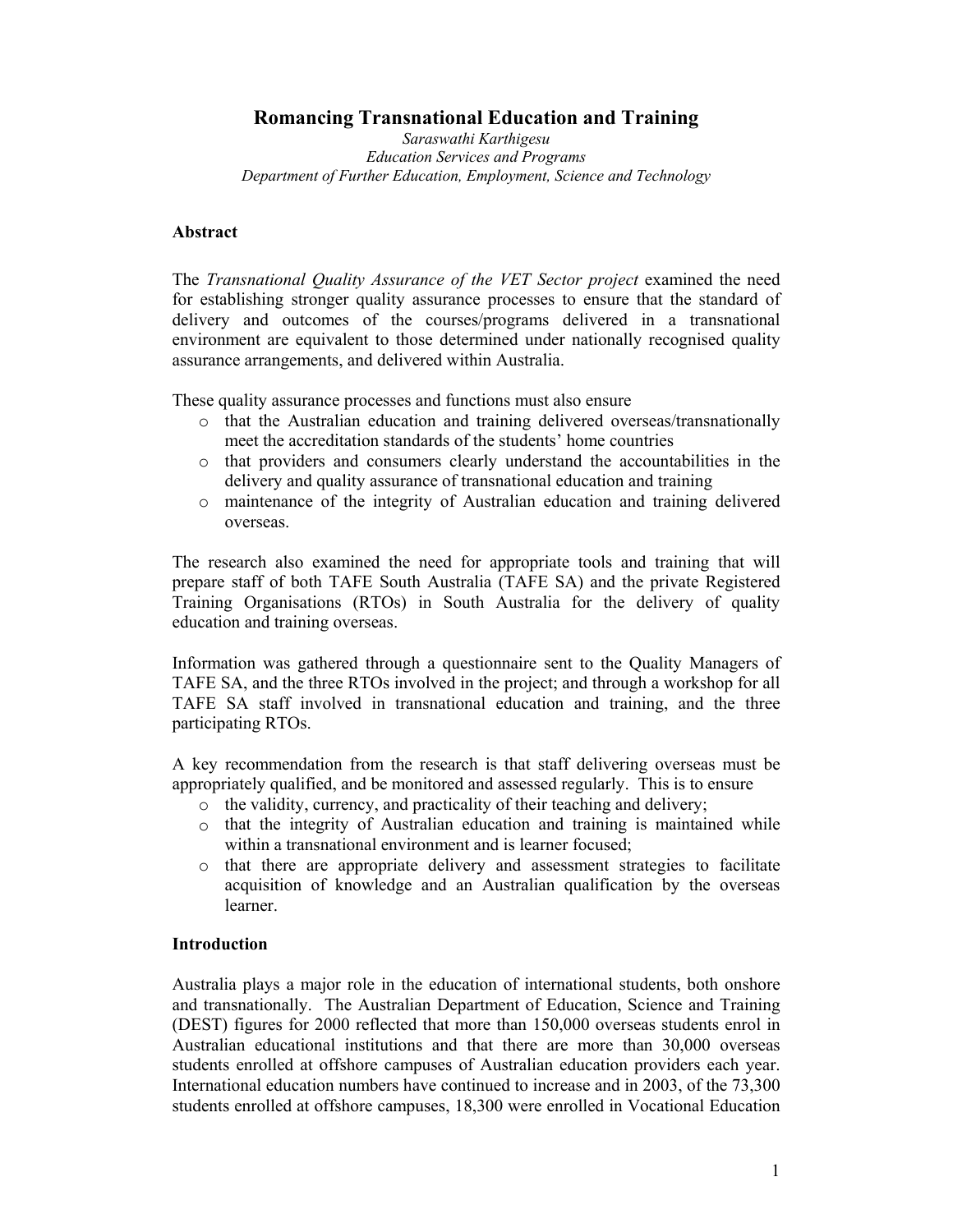and Training (VET) courses (Nelson 2003). And in 2004, 23,300 students were enrolled in VET courses offshore (Fitt 2007; Havelock 2007).

The continued increase in demand for quality delivery of education and training in students' home countries (Nelson 2003, p.6) has led to the growth in the number of providers of overseas programs and courses. Nelson (2003), states that Australia's quality assurance processes need to be stronger, as more and more governments are concerned about the quality and standard of education and training offered in their countries by providers of education and training. These governments are seeking to ensure that education and training providers deliver quality education and training; meet accreditation standards; and award qualifications that are reputable and creditable.

Transnational education is indeed seen as a very lucrative business and there are more providers of education and training who now look at promoting their courses overseas; setting up offshore campuses; delivering offshore; and developing twinning, auspicing and/or licensing arrangements with international partners.

Why is transnational education and training such an attraction? What is the key motivator for providers of education and training to embark on a transnational education and training venture, without even thinking about the need to complete a due diligence and market intelligence? Nelson (2003, p.21) states that the government's objectives to diversify overseas include adoption of Australian expertise for the development of education and training systems in other countries; expansion of commercial services to students and providers overseas; and accessing expertise and infrastructure for high level research.

TAFE South Australia (TAFE SA) recognised the importance of awarding creditable and reputable Australian qualifications overseas, and the need to maintain quality assurance of transnational education and training. It therefore participated in the NCVER managed, DEST funded project for the VET sector.

The TAFE SA *Transnational Quality Assurance for VET Sector* project set out to ascertain, besides other objectives of the project, the reasons why transnational education and training is so attractive. A survey was administered and a workshop was conducted as part of the project. Participants at the *Transnational Education and Training Quality Assurance Workshop* were asked to complete a pre and a post workshop questionnaire. The aim was to gather their views on transnational education and training and to provide an insight into what 'drove' them to source for new transnational education and training opportunities.

The Government objectives that Nelson, 2003 had referred to, were mirrored in different ways in the pre and post-workshop questionnaires, and in the group discussions at the *Transnational Education and Training Quality Assurance Workshop*. The following were responses as to why one wished to embark on transnational education and training:

- o Develop joint training ventures linked to state and national strategic directions
- o Strategic intent of the program area and the organisation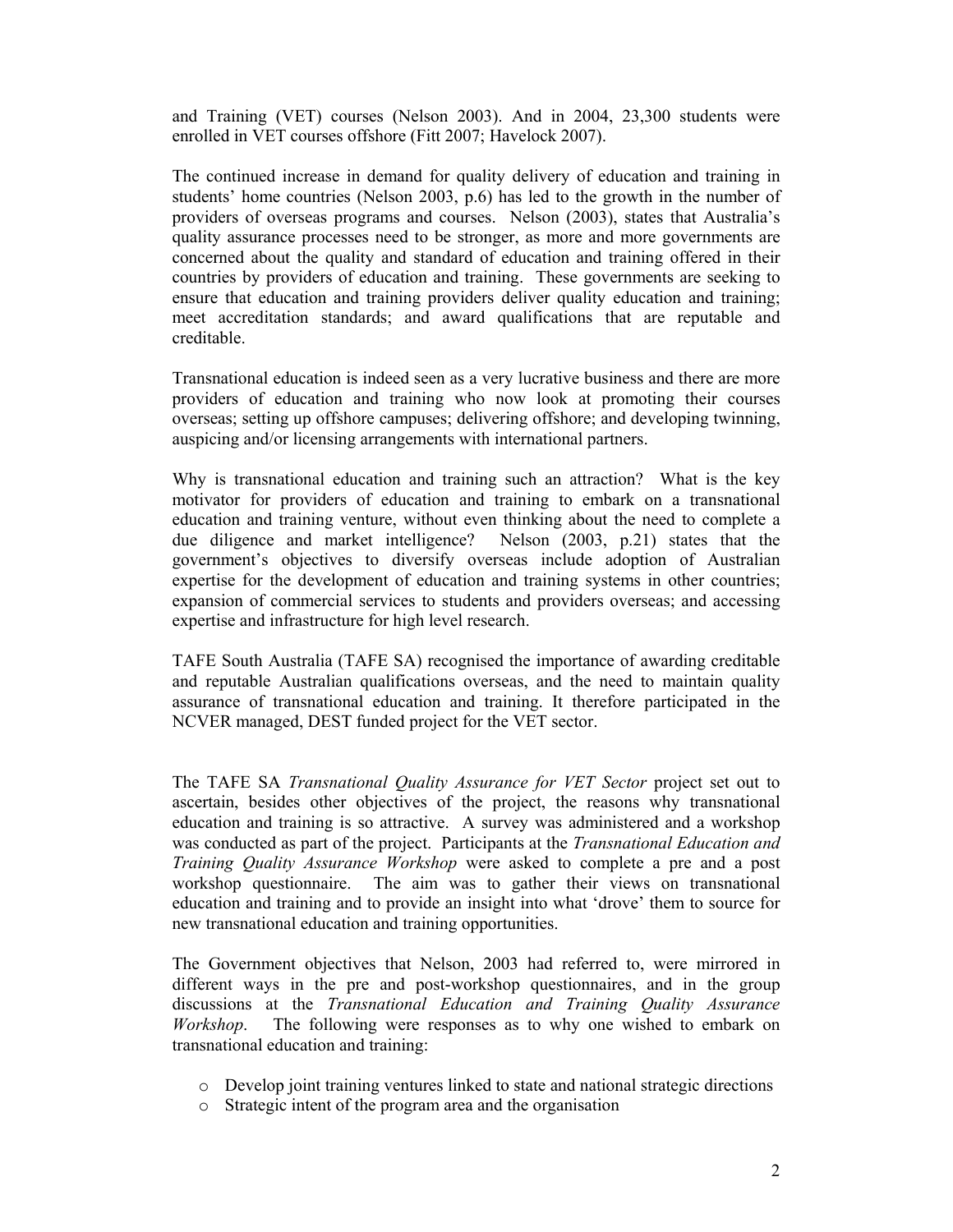- o Part of the business plan of the Registered Training Organisation (RTO)
- o Promote national and state VET qualifications overseas
- o Introduce new/grow business opportunities
- o Create new links
- o Trade opportunity
- o Revenue generation Fee for Service activity, extra funding for RTO
- o Sale of learning resources and software packages
- o Cultural learning
- o Building partnerships
- o Sharing and exchange of knowledge and expertise
- o Professional development opportunities for staff
- o Increase international student base
- o Part of the growth sustainability and development of TAFE SA and South Australia
- o To market TAFE SA and its programs internationally
- o Registered Training Organisation has the capability and capacity to deliver

If individuals are embarking on transnational education and training ventures for all or some of the reasons stated, then there must be a rigorous system that will ensure that only bona fide providers of quality education and training are allowed to provide these services overseas; and that these services are comparable to the quality-assured educational standards delivered in Australia.

There is also a need to emulate current good practices that have been tried, tested and have produced good results. Nelson (2003, p.31) states that good practices include compliance with legal requirements of the country providers are operating in; offering accredited courses and at commensurate standards for the award; undertaking due diligence and accreditation checks on potential partners; facilitating independent audits on themselves and conducting student satisfaction surveys and making the results public. Bearing this in mind, the *Transnational Quality Assurance for the VET Sector* project looked at the development of a *Tool Kit* (*Kit*) that will guide TAFE SA staff wishing to embark on a new Transnational Education and Training venture, to assess the commercial viability for TAFE SA and the South Australian Government and economy.

### *Participation of TAFE South Australia in transnational education and training*

TAFE South Australia (TAFE SA) is the major public provider of Vocational Education and Training (VET) in South Australia, with 53 campuses and learning centres across the state. More than 90,000 students ranging from 15 years to 65 years of age study at TAFE SA each year in both award and short courses.

TAFE SA has been in the business of onshore international student education since 1989, as well as the off-shore delivery of education and training programs, provision of consulting services to international organisations, and auspicing and licensing arrangements (defined as transnational education and training, AEI 2005, p.1). TAFE South Australia participates in international education and transnational education and training in order to contribute to the South Australian Government's objectives (Karthigesu 2004; Ruse 2003).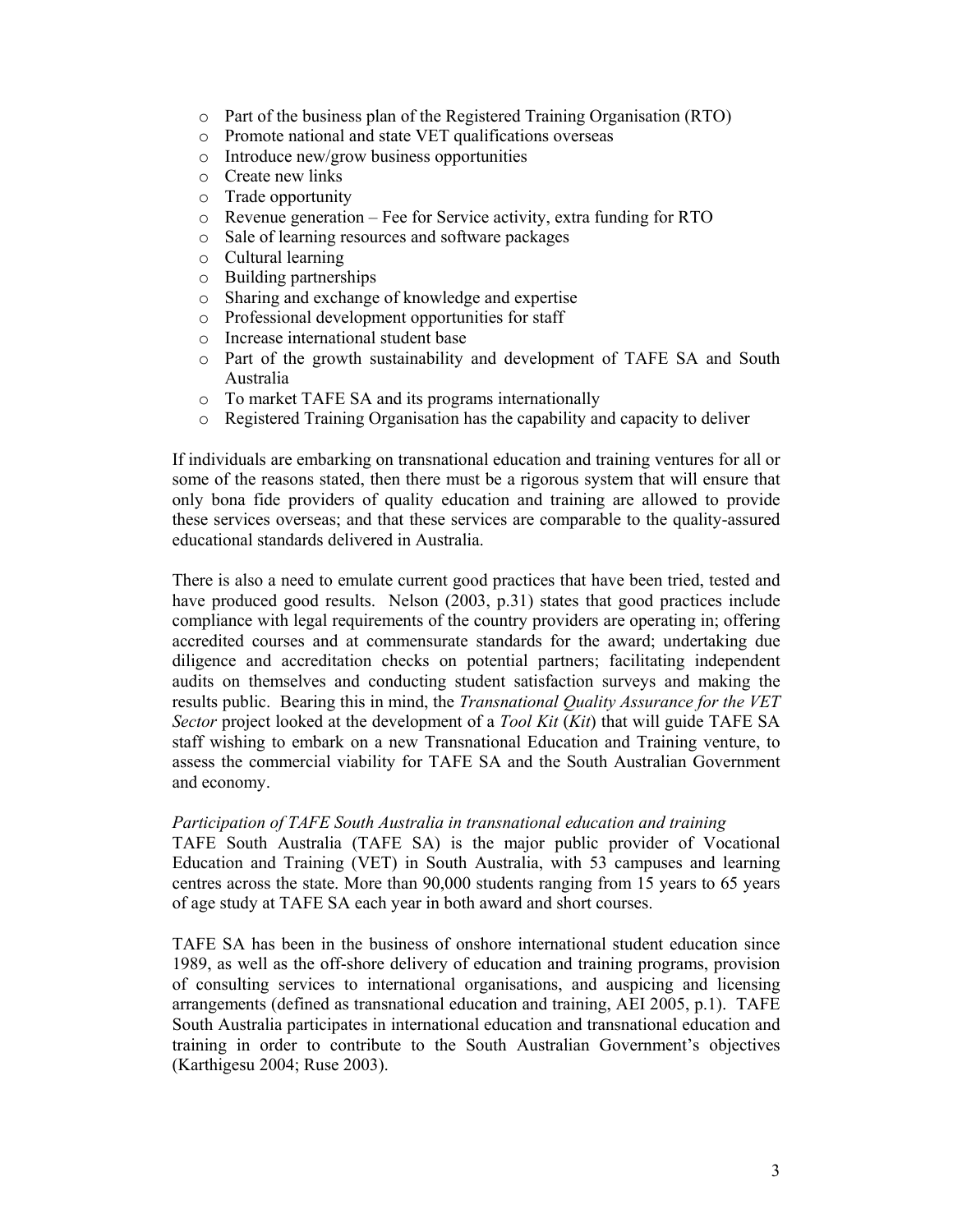Right up till 2004, TAFE SA functioned as eight autonomous Institutes, with each having its own scope of registration; own sets of guidelines, business processes, operating procedures and protocols; and promotional campaigns. By 2005, TAFE SA Institutes had been restructured from eight to three Institutes and began operating under one Scope of Registration for TAFE SA with three provider numbers.

Prior to the one scope of registration, TAFE SA conducted businesses, both domestic and offshore, based on a competitive framework (Kirby et al. 2002, p.17). The establishment of TAFE SA as a single Registered Training Organisation provided the opportunity to benchmark best practice throughout the institutes and establish Standard Operating Procedures for the whole organisation relating to offshore delivery.

Individual campus sites within the newly formed TAFE SA have extensive experience delivering flexible, customised, education and/or training services offshore and/or licensing agreements which lead to Australian qualifications (both award and nonaward). Each institute has quality processes that support the Australian Quality Training Framework (AQTF) standards. Each institute can identify priority markets within industry sectors associated to their scope of registration/delivery. Therefore each institute has its own risk assessment/minimisation and project management strategies, to monitor, moderate and audit, processes and procedures. All these business processes are in place to achieve the quality outcomes identified in the respective business plans associated with each offshore project.

Although each Institute of TAFE SA as a provider, has its own set of standard operating procedures; risk management and project management strategies and quality assurance methods, it was recognised that there was a need for one set of tools that are used by all three Institutes and only one set of standard operating procedures, protocols, risk management and project management strategies. Only then could TAFE SA remain a well-recognised, highly regarded Australian institution providing quality, credible and accredited courses leading to an Australian qualification with educational pathways and employability skills. And for South Australian Registered Training Organisations (RTOs) to be recognised in a similar manner, there was a need for a similar set of tools for them to be working with and utilising.

# *Transnational quality assurance for the VET sector project*

The *Transnational Quality Assurance for the VET Sector* project took both the Public and Private RTOs into consideration and consulted with members of both types of RTOs and stakeholders. This was done to ensure that the outcomes will be beneficial to both the Public and Private RTOs, and to facilitate their efficient functioning and provision of quality, AQTF compliant programs/courses.

As intended, the completion of the project, led to the

- o establishment and support for a standardised approach to international offshore business across TAFE SA;
- o consolidation of TAFE SA business processes to support quality assurance associated with all offshore activity and improve current and future trends;
- o development of standard operating procedures to consolidate quality business functions across the organisation; and the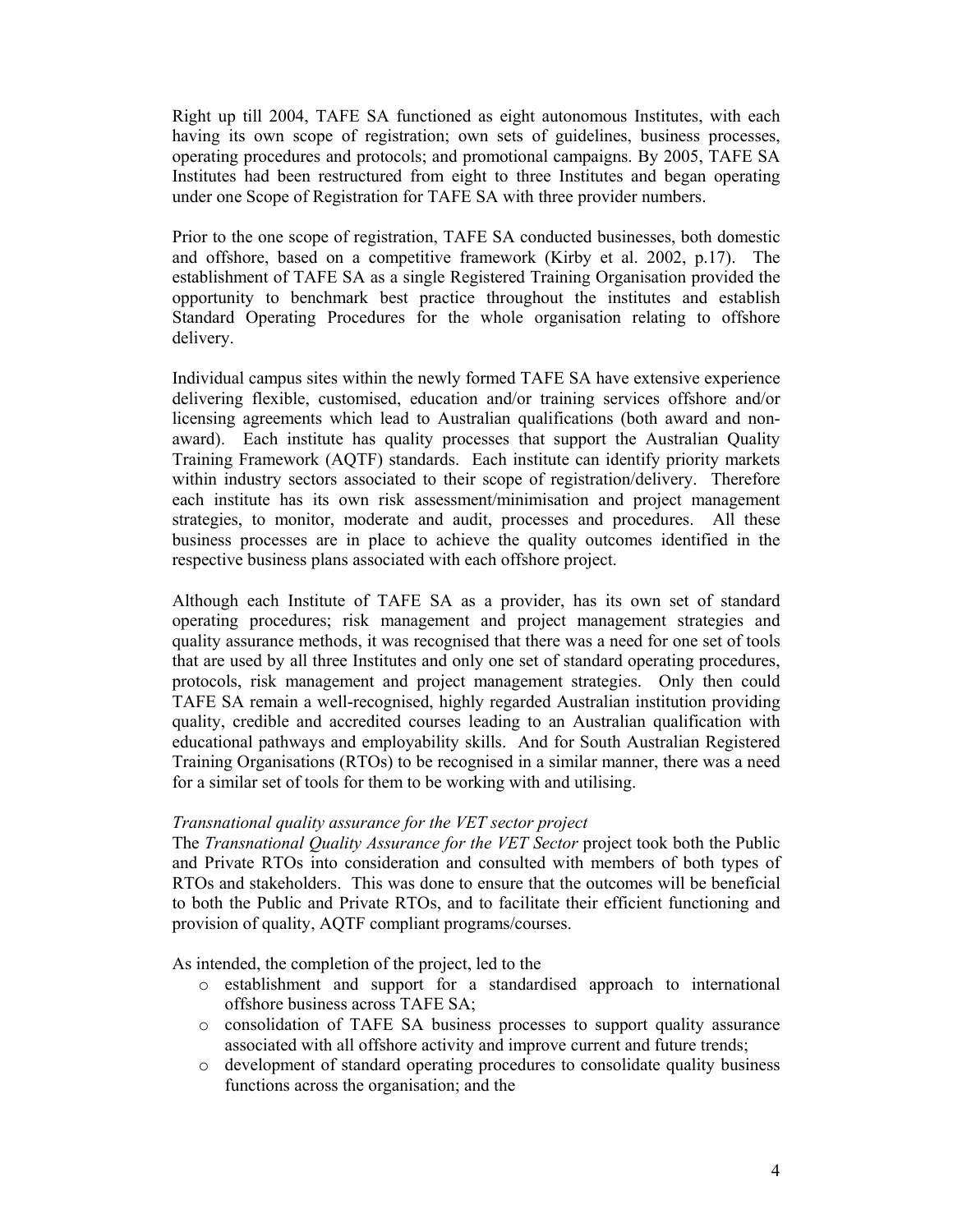o development and production of a *Tool Kit for Quality Assurance for Offshore Delivery*, suitable for public and private RTOs.

# **Research method**

There were two parts to the research. The first part involved consultation with transnational education and training practitioners in TAFE SA; private RTOs that were involved in the project; and other stakeholders. The aim of the consultation was to develop a questionnaire to help identify best practice, to benchmark quality service that supports the AQTF and other quality standards for transnational business. Partnering organisations were also consulted with, to identify current standard operating procedures and to engage them within the consultation, development and trial phases of the project.

# *Consultation and development of questionnaire*

The consultation with the various practitioners and stakeholders led to the establishment of a Transnational Quality Assurance Reference Group. The Reference Group comprised a member of the quality branch of the Department of Further Education, Employment, Science and Technology; and individuals from both the public (TAFE SA) and private Registered Training Organisations (RTO) who are quality practitioners; are aware of the Vocational Education and Training (VET) system; and have international experience. The main role of this group was to provide input into the development of a questionnaire on quality audits to ascertain current best practices in the delivery of transnational education and training programs in TAFE SA and in private RTOs.

Once the questionnaire was developed, the draft was sent to the following for review and feedback:

- o TAFE SA Quality Managers
- o TAFE SA Educational Managers
- o Private Registered Training Organisations
- o Departmental representatives from Marketing and International, and the Legislation and Delegation Units

The finalised questionnaire on quality assurances was divided into five sections, Sections A to E. Each section covered an aspect of the data that needed to be collected.

- o Section A covered personal particulars, including name of the person managing the program; the organisation and campus.
- o Section B asked for details of the program being delivered, including, the name of the program; country in which the program was being delivered; commencement and expiry dates of contracts and programs.
- o Section C looked at current quality assurance practices for offshore delivery; collaborative, auspicing, and/or licensing arrangements; while
- o Section D focused on site audits; and
- o Section E addressed professional development opportunities.

The questionnaire was given to the Quality Managers of TAFE South Australia and the representatives of the participating private RTOs, requesting that they circulate the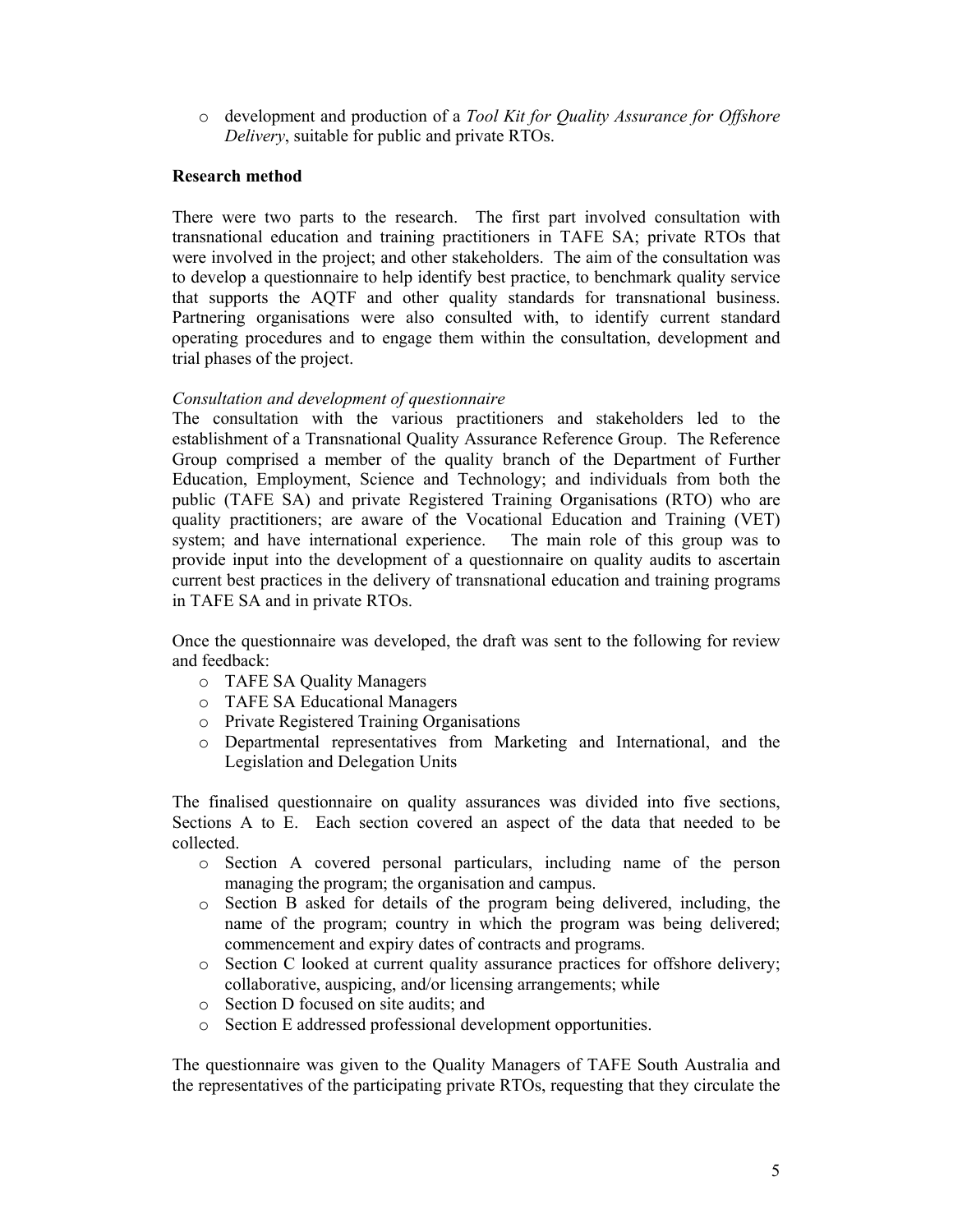questionnaire to the appropriate program areas/colleagues who deal with transnational education and training.

*Workshop on Quality Assurance of Transnational Education and Training Programs* The Transnational Quality Assurance Workshop formed the second part of the research for the Project, and covered the following topics:

- o Definition of Transnational Education and Training
- o DEST Transnational Quality Strategy Implications and Effective Use of the Strategy
- o Current models in transnational education and training the issues and the risks
- o Understanding the Australian Quality Training Framework (AQTF) Standards and compliance with these standards
- o Application of AQTF Standards in transnational education and training
- o Decision for articulation/credit transfers

The aim of this part of the research was to develop a set of tools to facilitate the Commercial Viability Assessment (CVA) of a new transnational education and training opportunity, before embarking on it.

## *Workshop Participation*

Representatives from the participating private RTOs, TAFE SA Senior Management, Educational Managers, Quality Managers, and Lecturing Staff; and Departmental staff dealing with transnational education and training attended the workshop.

### *Workshop Questionnaires*

Pre-Workshop and Post-Workshop Questionnaires were administered prior to and at the end of the workshop respectively.

The Pre-Workshop Questionnaire was administered to ascertain the prior knowledge participants had, of Transnational Education and Training; how they defined and interpreted Transnational Education and Training; the AQTF standards and compliance with these standards.

The Post-Workshop Questionnaire (which had the same questions as the Pre-Workshop Questionnaire) was administered to ascertain whether the participants' views and perceptions of Transnational Education and Training had changed after listening to the presentations and participating in the workshop activities.

## **Findings and discussion**

## *Analysis of Questionnaire on Quality Assurances*

There are different quality assurance practices amongst the TAFE South Australia campuses; and different methods of assessing if the AQTF standards are met. A *Quality Assurance Policy* has been developed for the Diploma of Information Technology programs delivered in both India and Vietnam and the Diploma of Business Administration delivered in Vietnam.

Current Best Practice in TAFE South Australia includes annual site audits at all 20 offshore sites. The site audits include the following checks: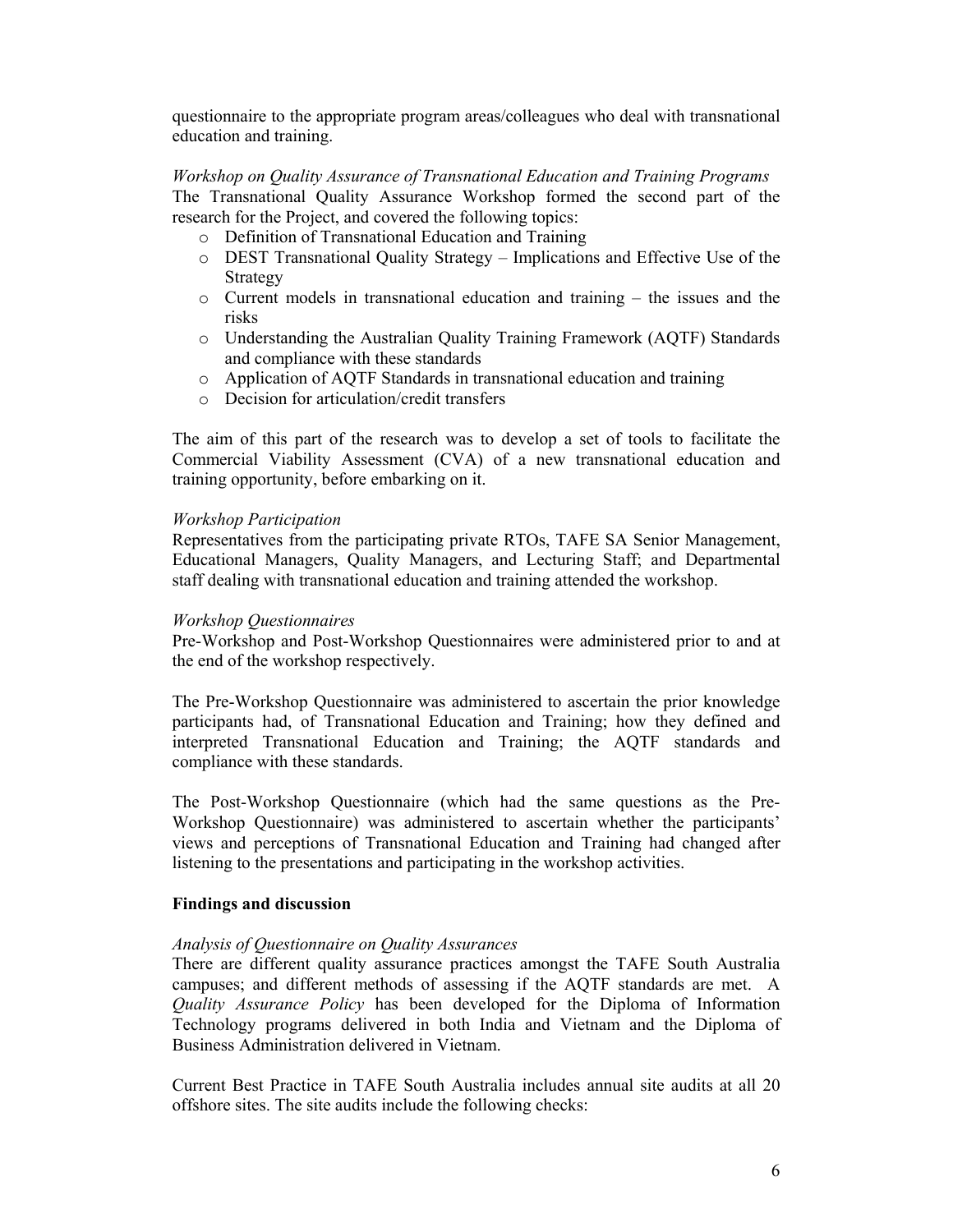- o List of qualifications issued at the institution/site
- o Total number of students enrolled in each qualification for the past 12 months
- o Current version of Delivery and Assessment Strategy and Training Package document for each qualification
- o Document version control register and evidence of version control
- o Sample copies of parchments issued to students upon graduation
- o Parchments issued register
- o Client survey/feedback mechanism (post induction/during study/post study/industry
- o Information provided to students prior to enrolling in the qualification (e.g. prospectus, information kit, induction package)
- o Sample session plans, assessment tools and assessment recording instruments for each qualification issued by the institution
- o Examples of completed assessments of students' work
- o List of lecturers with summary of their relevant qualifications and industry experience relevant to the subject area for each qualification
- o Job and person specifications for lecturers
- o Copies of institutional policies and procedures covering the following areas:
	- Risk identification and management
	- Recognition of Prior Learning
	- Student complaints, grievance and appeals
	- Continuous improvement
	- Administration and records management
	- Student selection, enrolment and induction process
	- Staff recruitment, induction and professional development
- o Results of any self audits conducted by the Institution
- o Evidence of continuous improvement activities as highlighted by any previous audits
- o Campus Tours visiting the following areas:
	- **Practical demonstration/simulated work environment rooms**
	- Theory rooms
	- Computer laboratories
	- **Learning Resource Centre**
	- **Student Support Services Centre**
	- Focus group of four to six students for each qualification to meet and discuss the program with the site auditor
- o Examination of records of actual training conducted, e.g. scale of operation, extent of teaching activities, implementation schedules and student rosters
- o Perusal of samples of work
- o Verification of authenticity of documentation such as policies and procedures, student skills books/handbooks, business plans of the school in question, trainer/assessor qualifications
- $\circ$  Analysis of resources used in the delivery and assessment of the course(s), including the rationale for the assessment tools used
- o Interviewing the Department Heads for further evidence of compliance with the standards
- o Interviewing management, trainers, students, stakeholders and where possible, employers
- o Assessment of facilities and their suitability for the education and training being delivered at the site/institution.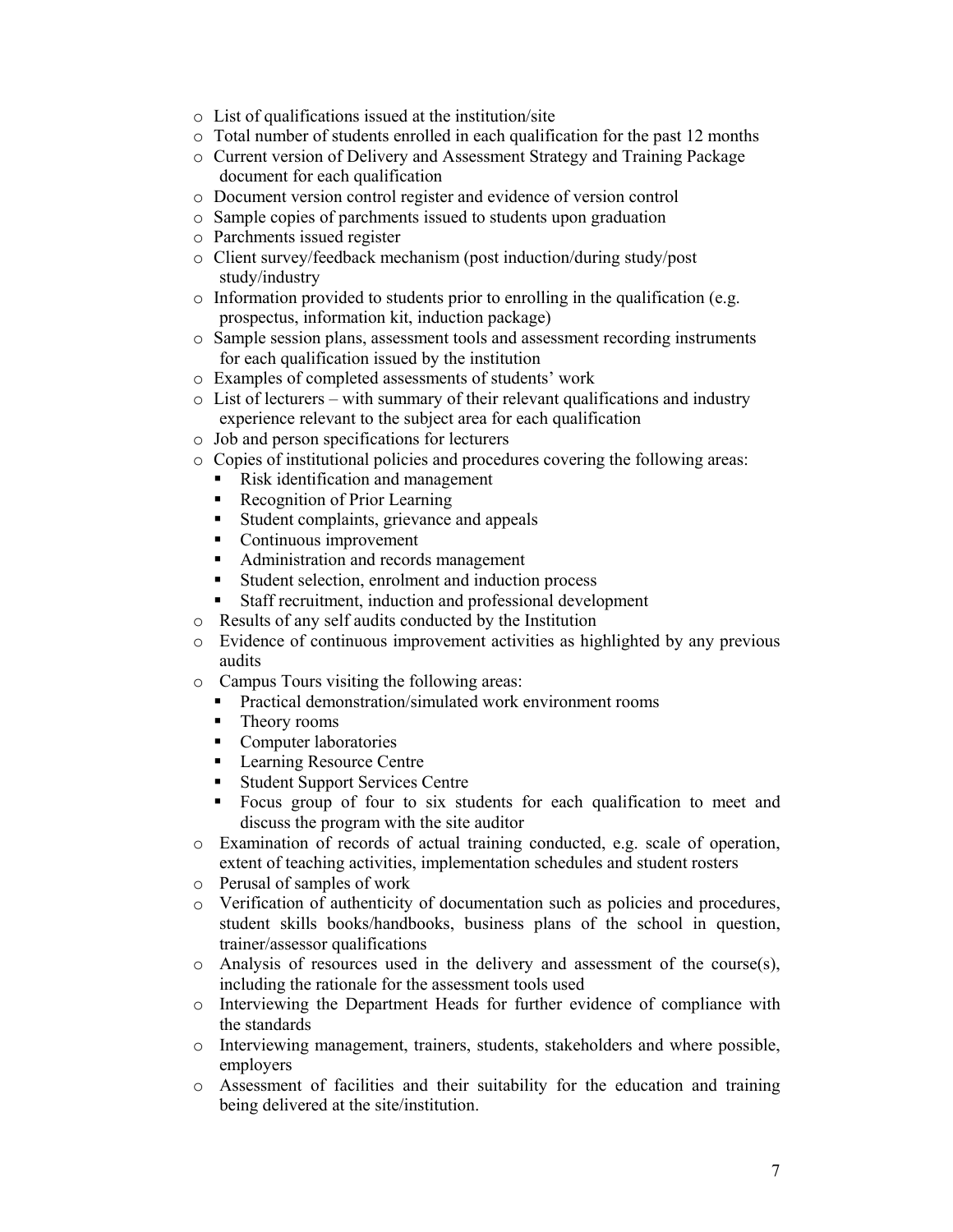# *Analysis of Pre and Post Workshop questionnaires*

The following questions were asked in both the Pre Workshop and Post Workshop Questionnaires:

- 1. What does Transnational Education and Training mean to you?
- 2. Why would you want to embark on a new Transnational Education and Training venture?
- 3. In your opinion, list at least 5 most important things you would need to consider before embarking on a new Transnational Education and Training venture.
- 4. What do you think the connection between the AQTF standards and transnational education and training is? Or is there any?
- 5. What procedures or protocols do you think need to be in place for a transnational education and training venture to succeed?

Comparing the Pre- and Post-Workshop Questionnaire responses highlighted that participants were aware of the need for quality assurance and AQTF compliance of any program delivered onshore or overseas.

Participants were also aware of the assistance/materials needed to facilitate their work in Transnational Education and Training. All were in agreement about the need for a set of tools to help them assess transnational education and training opportunities thoroughly, and have the capacity to say 'No' if their due diligence and market intelligence tells them that the proposed Transnational Education and Training venture could pose significant risks.

The following were seen as absolutely necessary when functioning in the transnational education and training environment (in order of priority):

- 1. Completing due diligence and conducting checks on prospective transnational education and training partners to ensure they are bona fide educators/operators;
- 2. Providing appropriate training to lecturing staff to make them more culturally aware and culturally sensitive, before they leave for the country in which they will deliver training;
- 3. Ensuring that student resources for students in transnational education and training programs are of the same high standards as those here in Australia;
- 4. Marketing on the part of the RTO must be honest: only AQF recognised education and training must be promoted and delivered. Promoting for example, part of a qualification with the claim that it will translate into an award is dishonest and unethical and will damage the reputation of Australian qualifications and Australia as a country; and
- 5. Monitoring and quality checking translated promotional materials to ensure that no false information that will mislead a prospective student is provided by the partnering organisation or overseas provider.

The responses to the workshop questionnaires, and comments made during the group activities highlighted the following needs:

o Staff were aware of the consequences of, and the risks associated with embarking on any transnational education and training activity without conducting market intelligence or following through with due diligence. However, there was confusion relating to how this is to be done.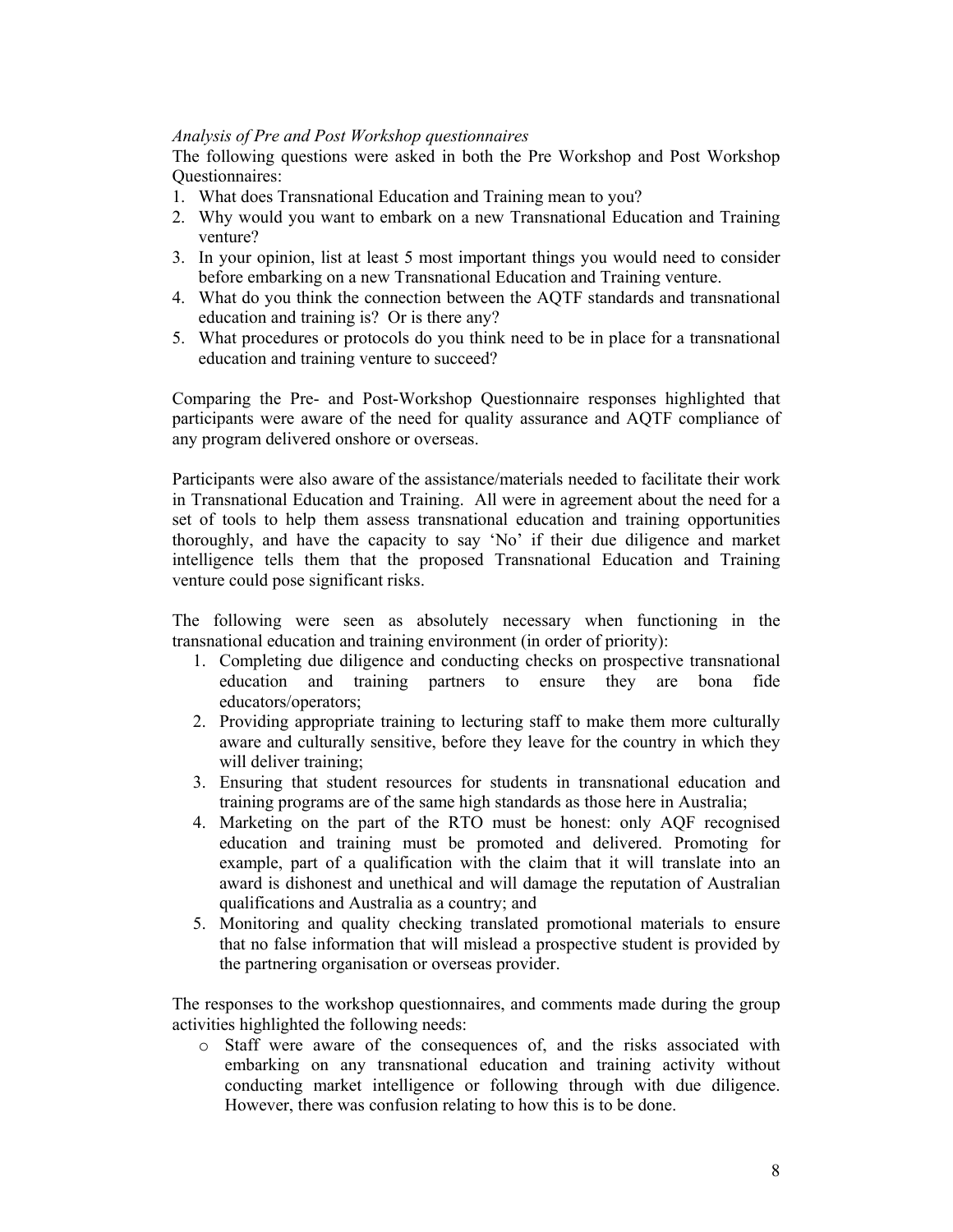- o Majority of staff dealing with transnational education and training programs do not have appropriate qualifications to support delivery and/or assessment in a transnational education and training scene. Where staff do not have the appropriate qualifications, training needs to be available and supported by management, to provide individuals with the knowledge and expertise to function in a transnational education and training environment.
- o There is a need for standardised tools to enable staff to make informed decisions on the commercial viability of a proposed transnational education and training opportunity.
- o A departmental policy on transnational education and training that complements the DEST Transnational Quality Strategy is required, to ensure consistency of practice.
- o Overseas delivery staff must have access to professional development opportunities regularly.
- o A communication Strategy/ Tool is required to inform all staff of National and State policies that relate to transnational education and training requirements; Training Packages; program areas and immigration matters associated with transnational education and training.

# **Conclusions**

The *Transnational Quality Assurance for the VET Sector* Project was a great opportunity for TAFE SA to build on and expand all quality assurance processes and procedures relating to Transnational Education and Training Programs. The Project also provided the opportunity to consolidate the various quality assurance practices of TAFE SA and standardise procedures, protocols and business processes. It also facilitated the development of project management strategies to monitor and moderate processes and procedures, as well as to facilitate and ensure an AQTF compliant Transnational Education and Training Program for public and private RTOs.

More importantly, the intended outcome of this project, which was the development of a *Tool Kit for Transnational Education and Training* (*Kit*), was achieved. The *Kit* will enable staff to decide whether the proposed international activity will be of benefit to, or cost the RTO, and the South Australian Government and economy.

The *Tool Kit* provides staff with the necessary tools to develop and manage Transnational Education and Training activity on behalf of the RTO. These tools include guidelines for completing a commercial viability analysis of the proposed venture; developing a business plan; recommending risk management strategies; and commencing the activity and reporting against it, and appropriate protocols and procedures.

The *Tool Kit* comprises the following:

- *1. Business Process Flow Chart for New Transnational Education and Training Opportunity*
- *2. Getting Started in Transnational Education and Training Ventures A Self Assessment Checklist*
- *3. Go/No-Go Analysis*
- *4. Business Plan*
- *5. Auditing and Reporting Mechanism*